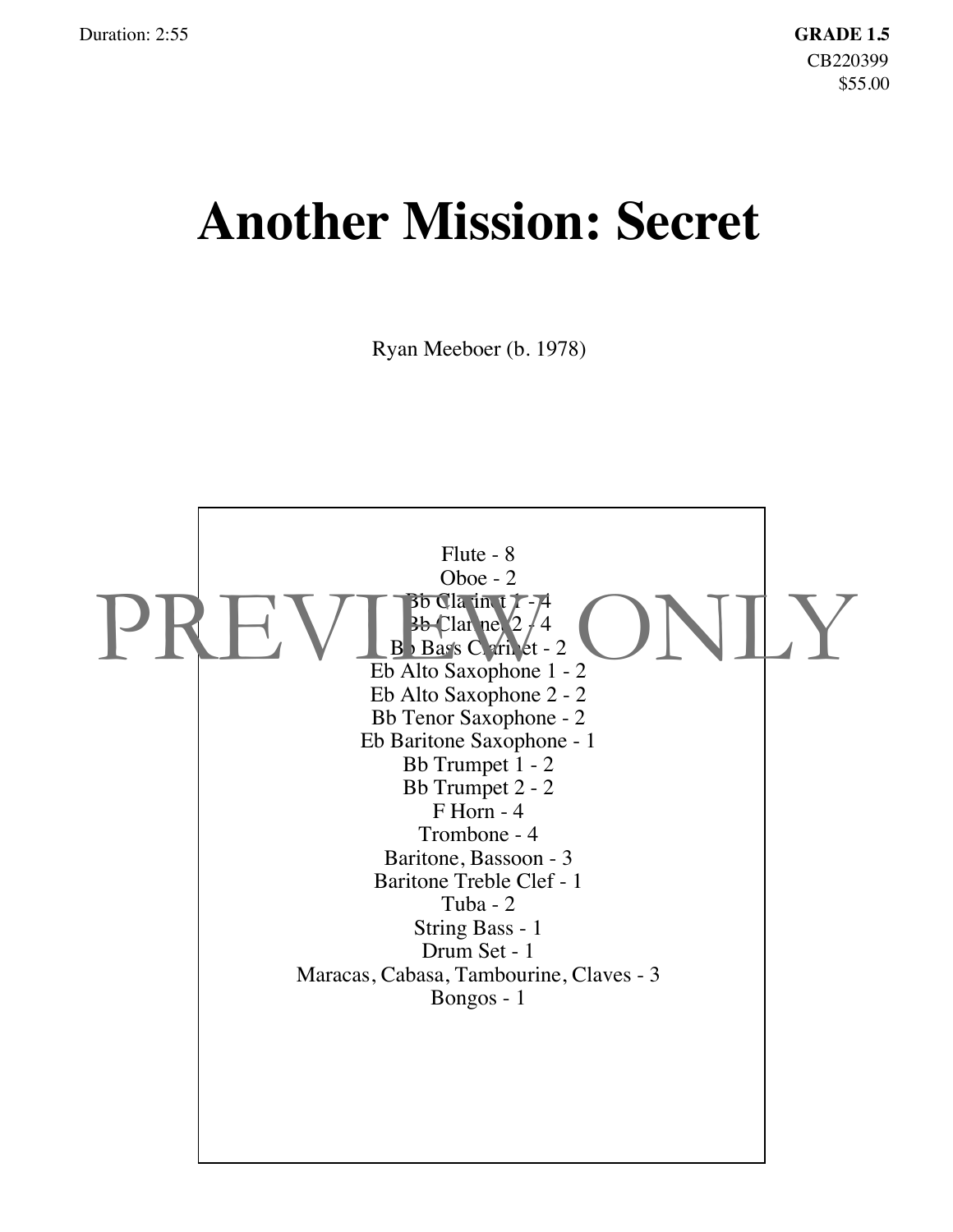#### PUBLICATIONS **EIGHTH NOTE**

### Another Mission: Secret

#### Ryan Meeboer

*Another Mission: Secret* is a sequel to the popular *Mission: Secret*. Much like the original, it is a classic spy tune that is written using a 12-bar blues form. It mostly comprises of a catchy bass riff with a simple sustained melody over top. The opening measures, which are suspenseful and energetic, are to be played with power, but not overblown. The piece then moves into the main riff, setting up the driving feel of the piece. Dynamics play a key role in the contrasting section, since the melodic material is fairly simple. SUPER SPY!

# PREVIEW ONLY

Ryan Meeboer is a music educator, who obtained his degree through the Ontario Institute for Studies in Education at the University of Toronto. As a composer, he has written and arranged many pieces for concert band, jazz band, and small ensembles. His young band piece, *Last Voyage of the Queen Anne's Revenge*, has been well received by performers, educators, and audiences, and his pieces are starting to be found on festival and contest lists. As a performer, he has had experience in several groups, including concert and stage bands, chamber choir, vocal jazz ensemble, acoustic duets, and the Hamilton based swing group, "The Main Swing Connection".

Ryan began studying music at the age of seven through private guitar lessons. During his years in elementary and secondary school, he gained experience in several families of instruments. Focusing on music education and theory (including composition and orchestration), he attended McMaster University to achieve his honours degree in music. Ryan is currently a teacher for the Halton District School Board in Ontario, where he continues to compose and arrange.

> *Please contact the composer if you require any further information about this piece or his availability for commissioning new works and appearances.*

> > ryan.meeboer@enpmusic.com

ISBN: 9781771577144 CATALOG NUMBER:CB220399

COST: \$55.00 DURATION: 2:55 DIFFICULTY RATING:GRADE 1.5 Concert Band

#### **www.enpmusic.com**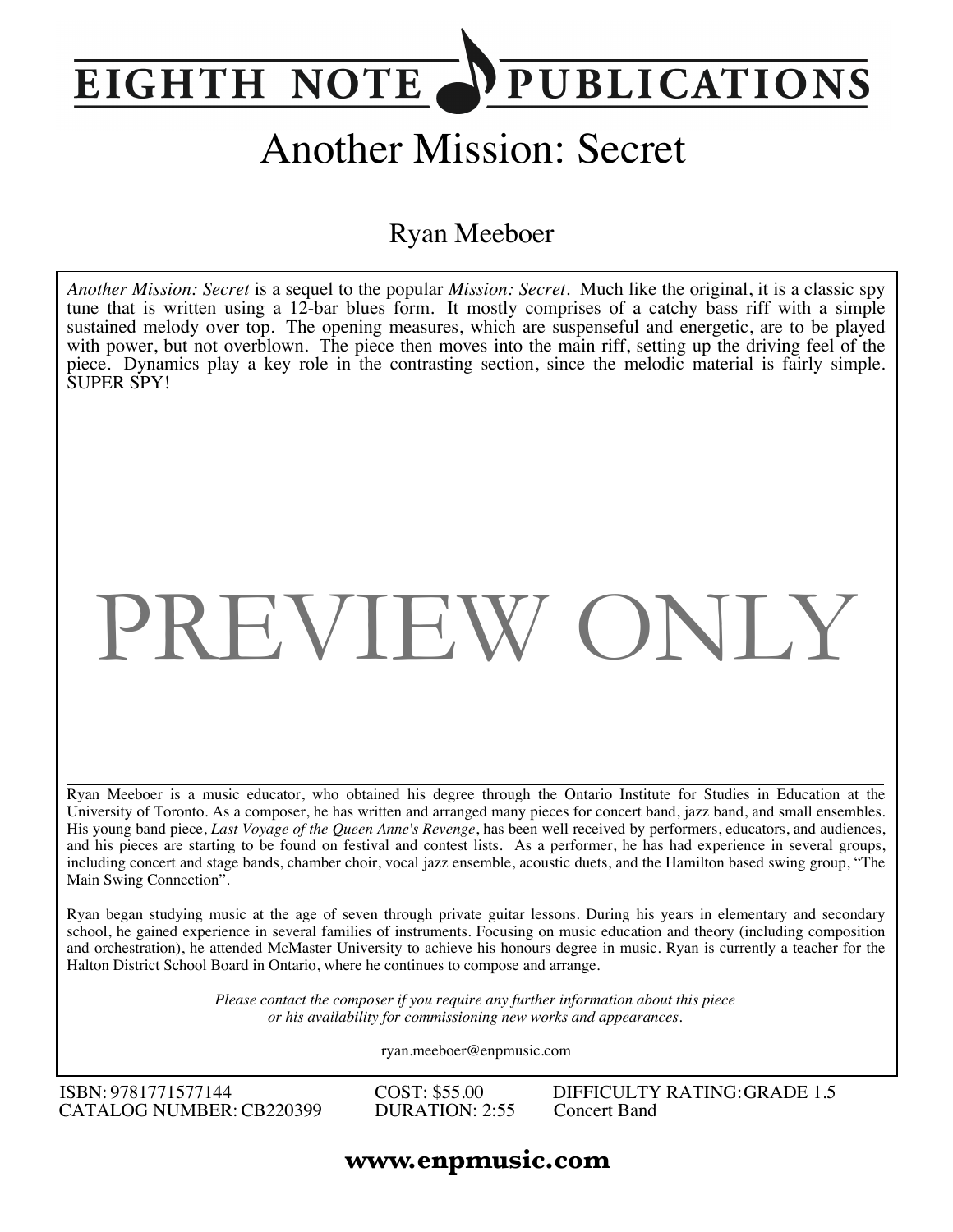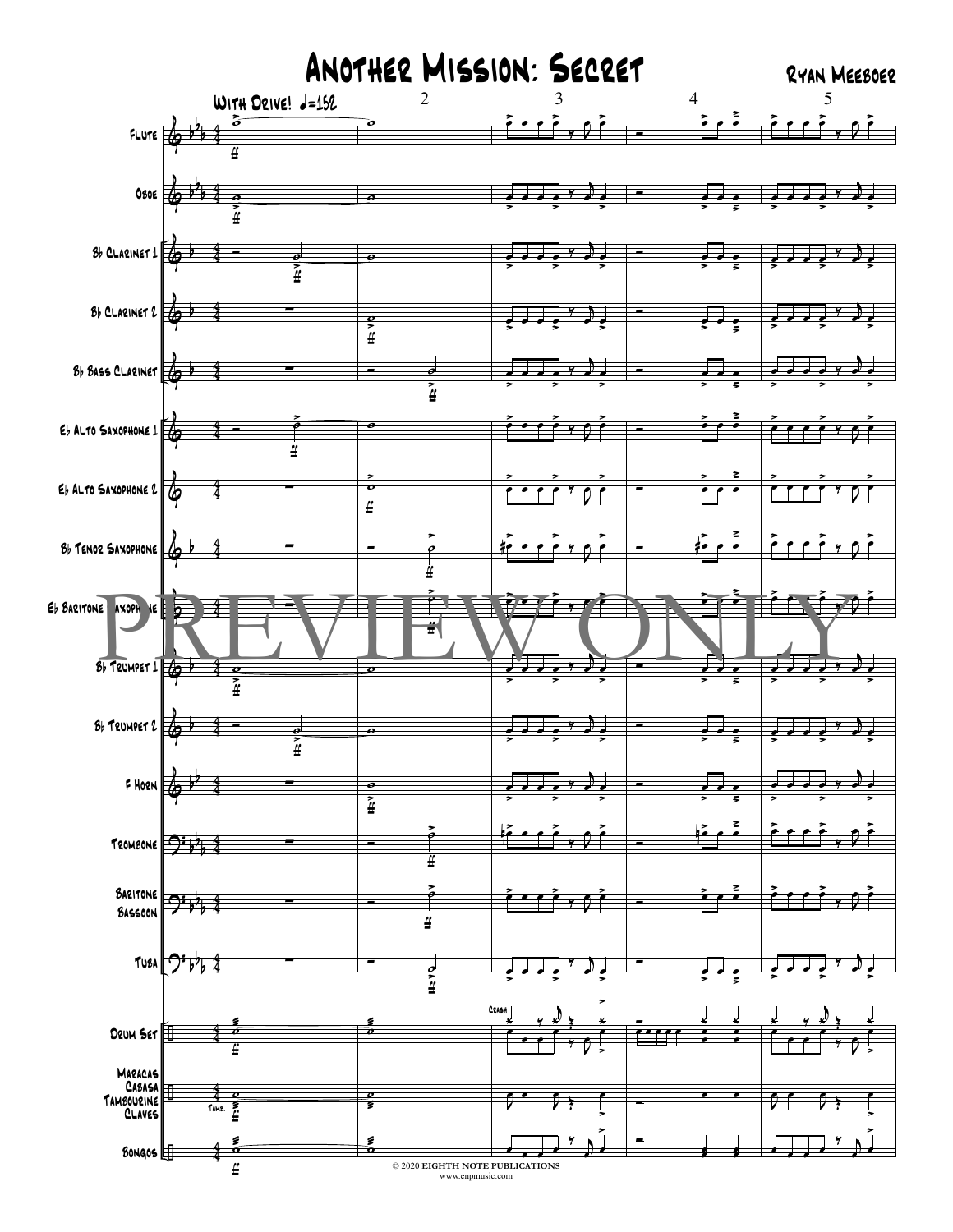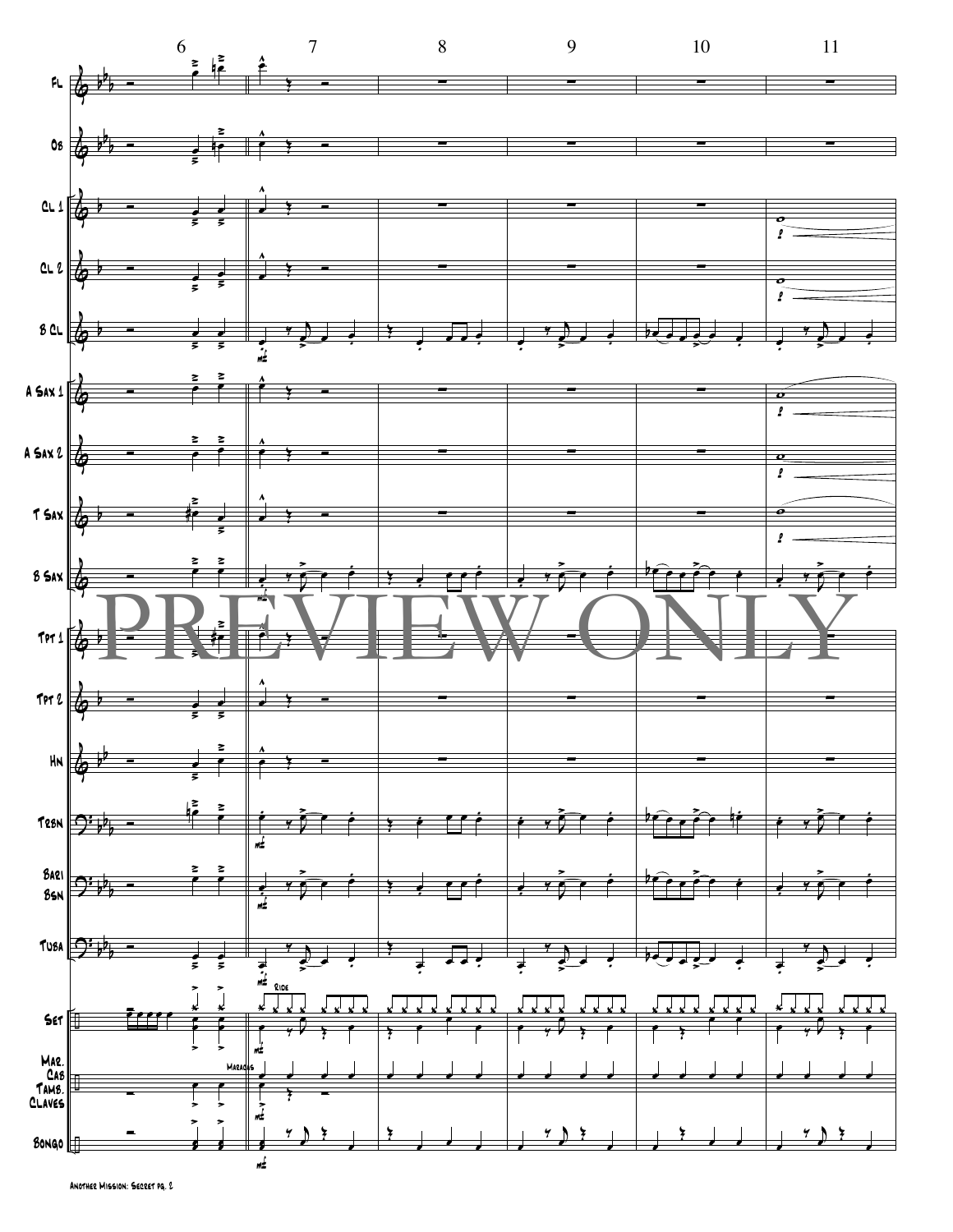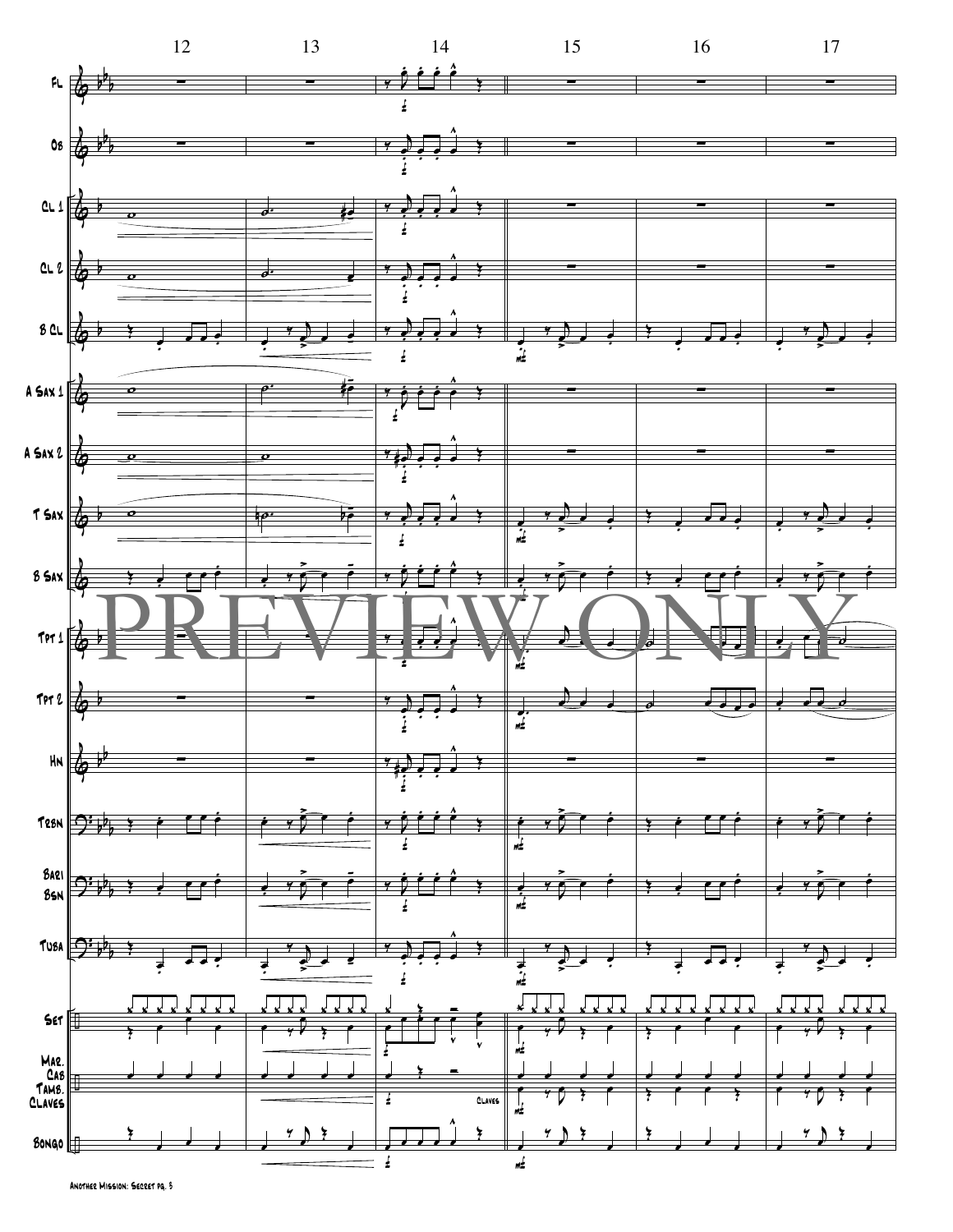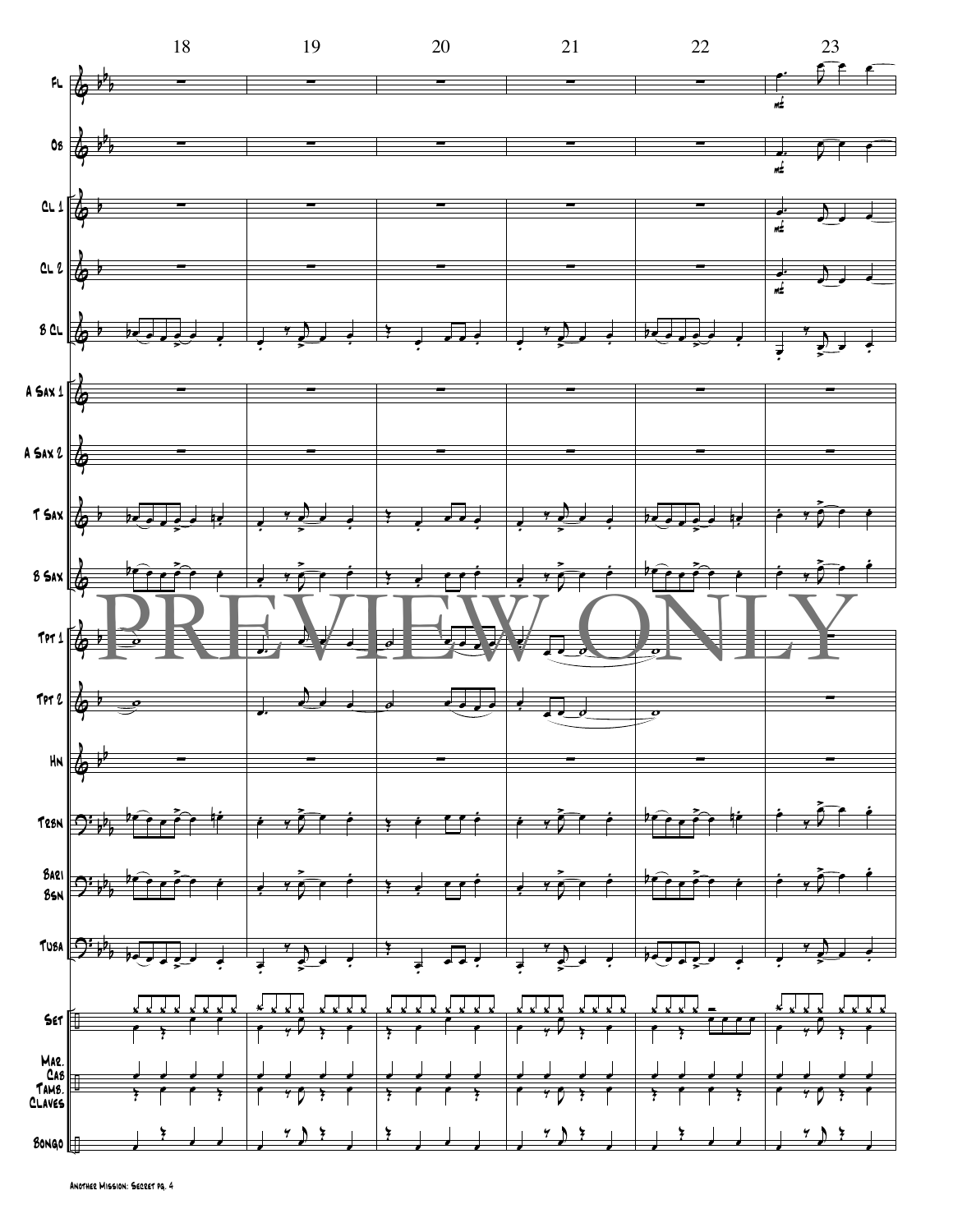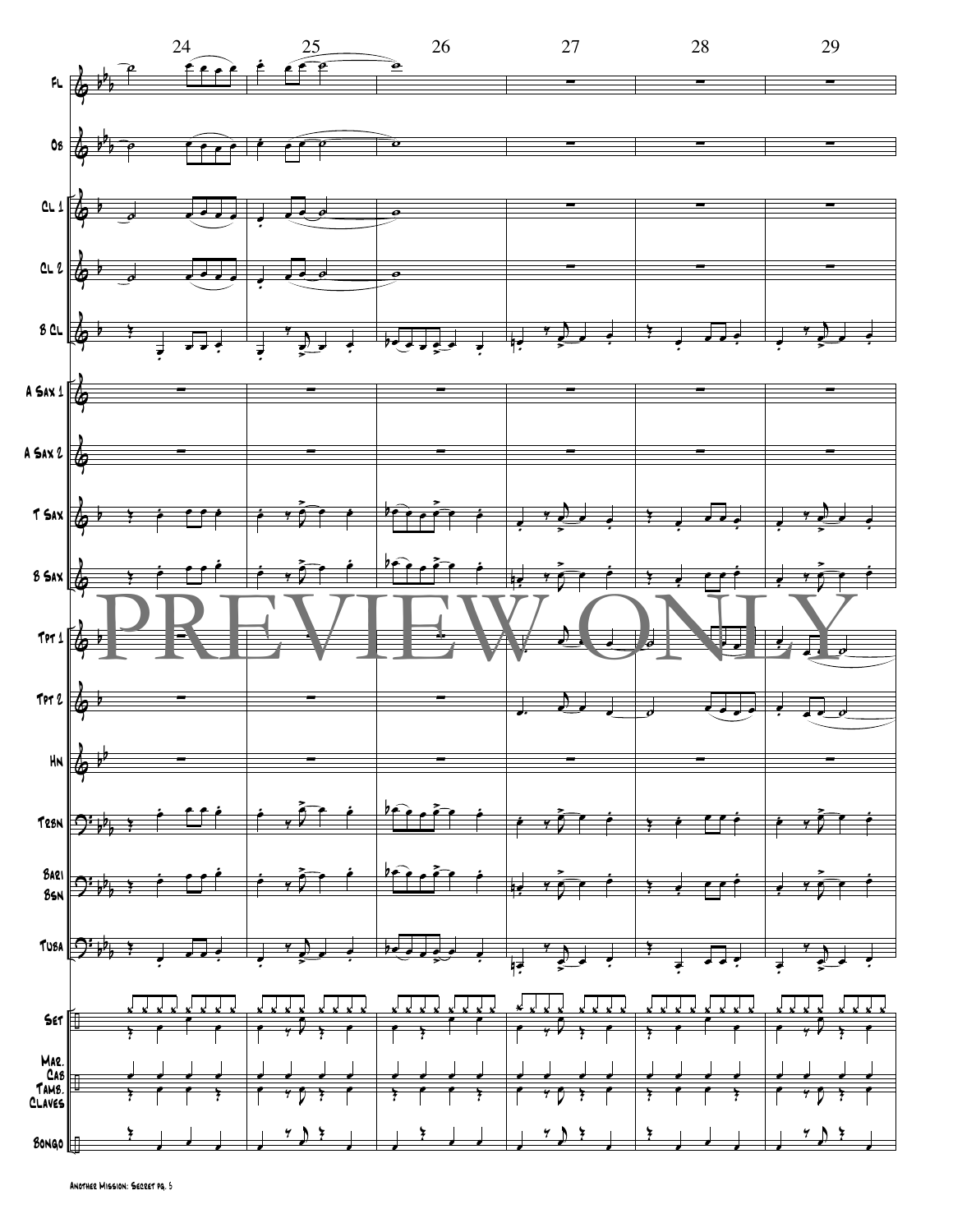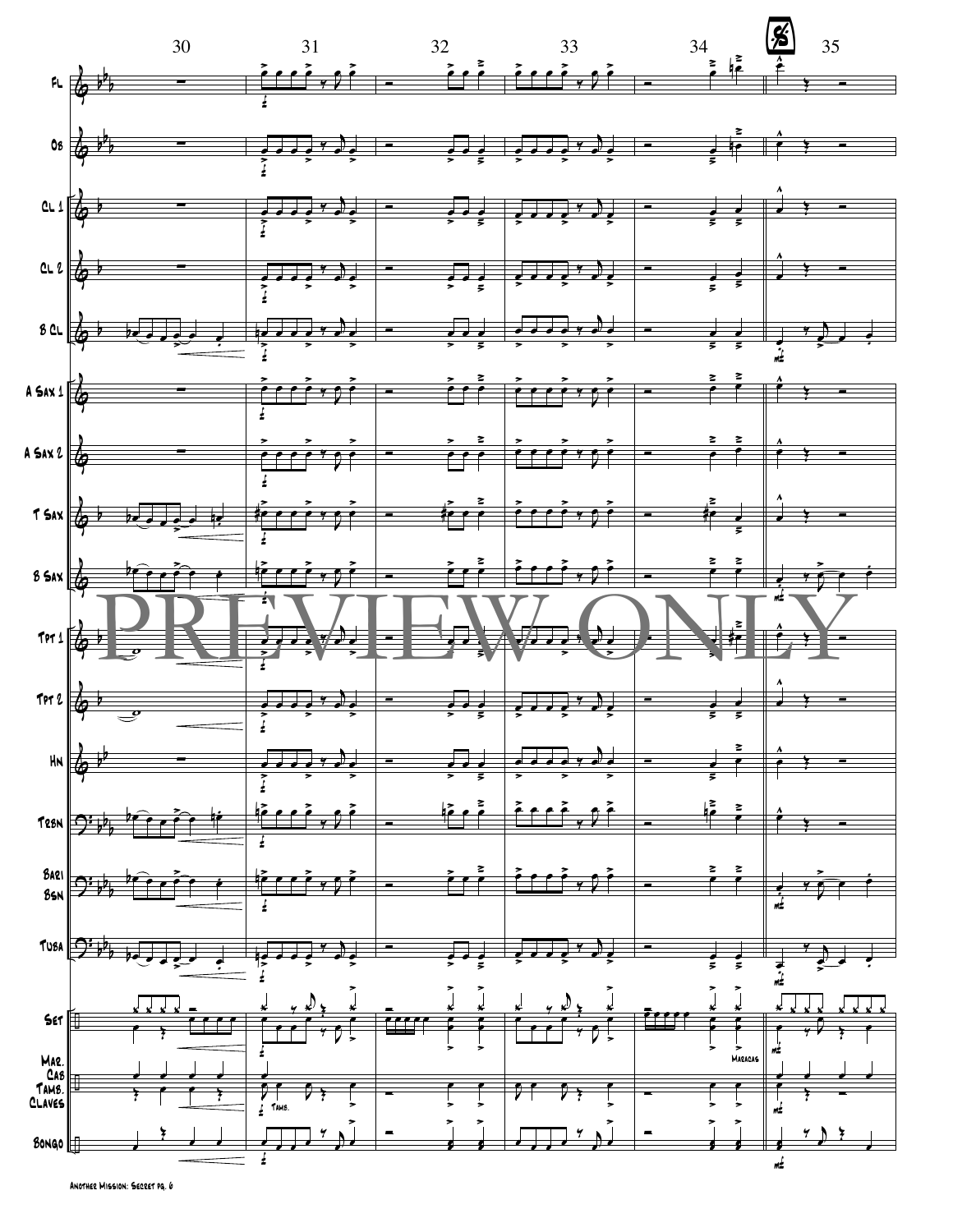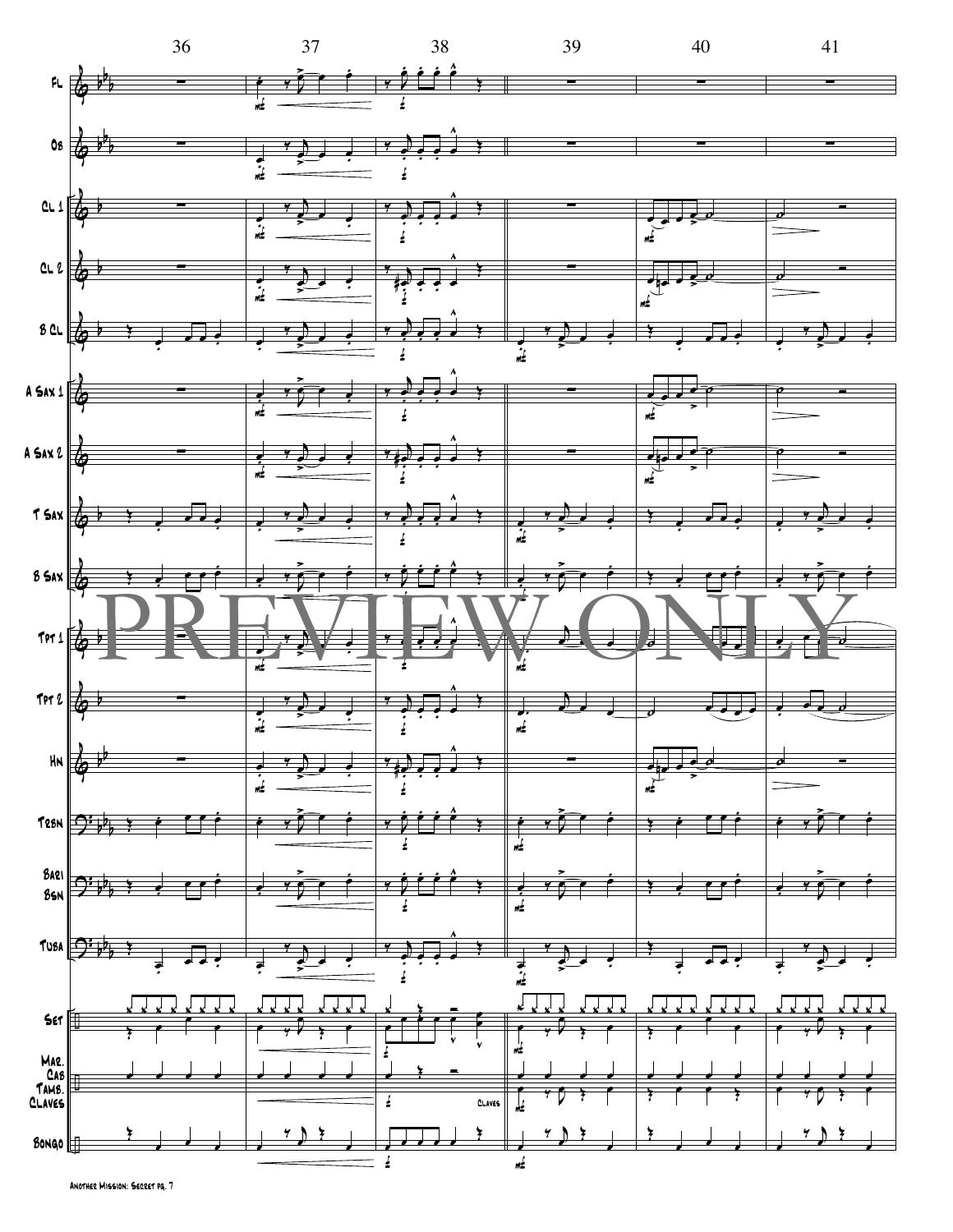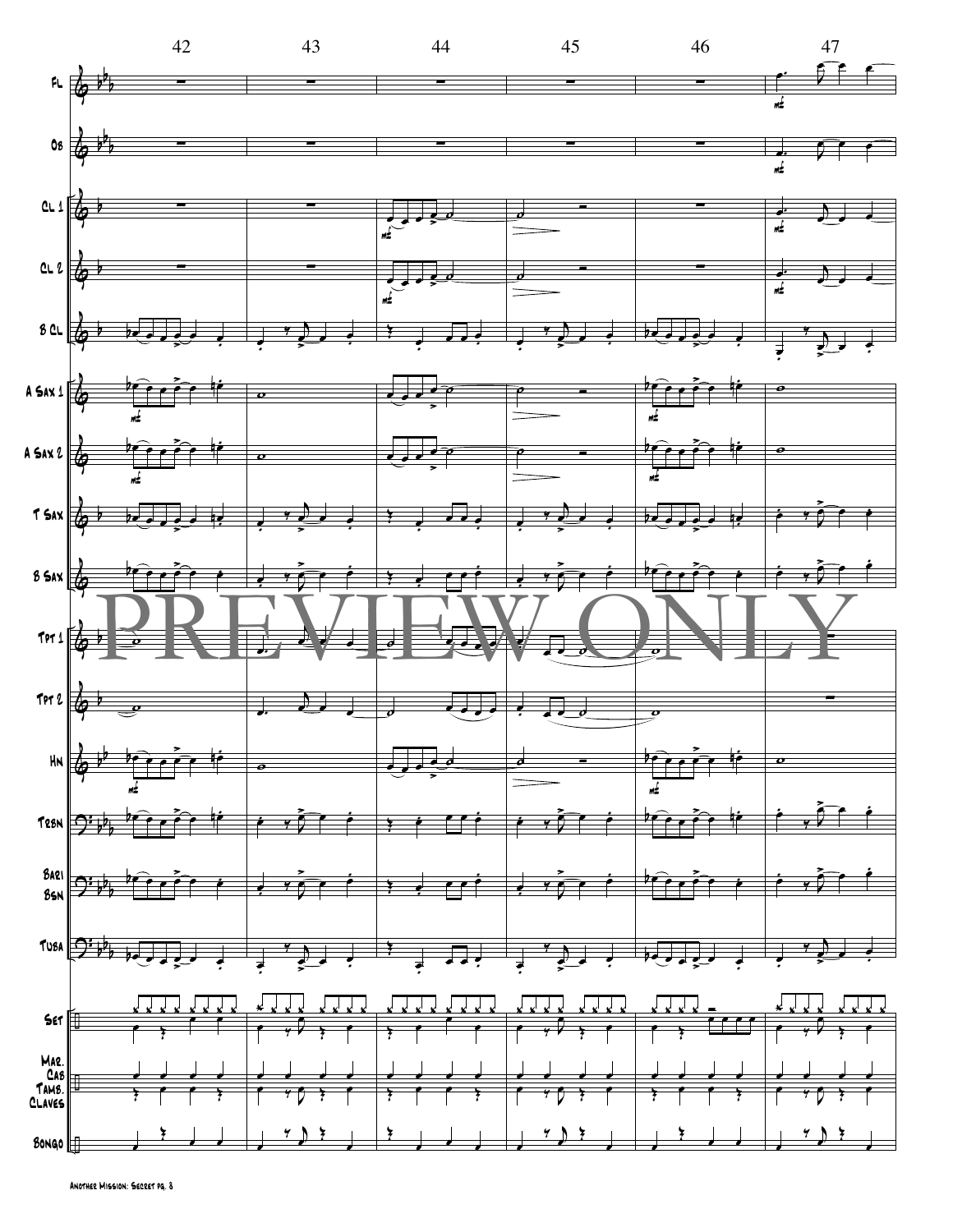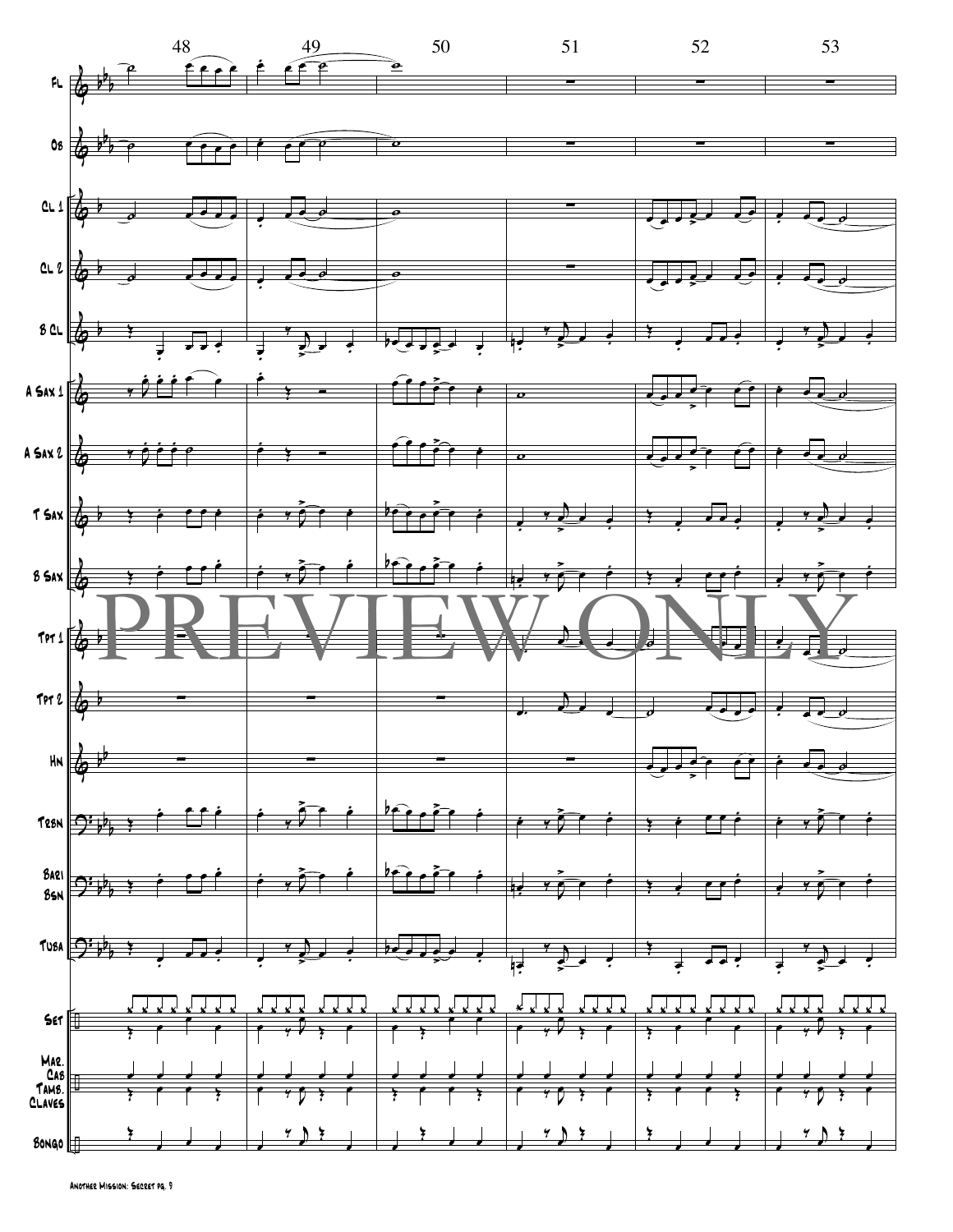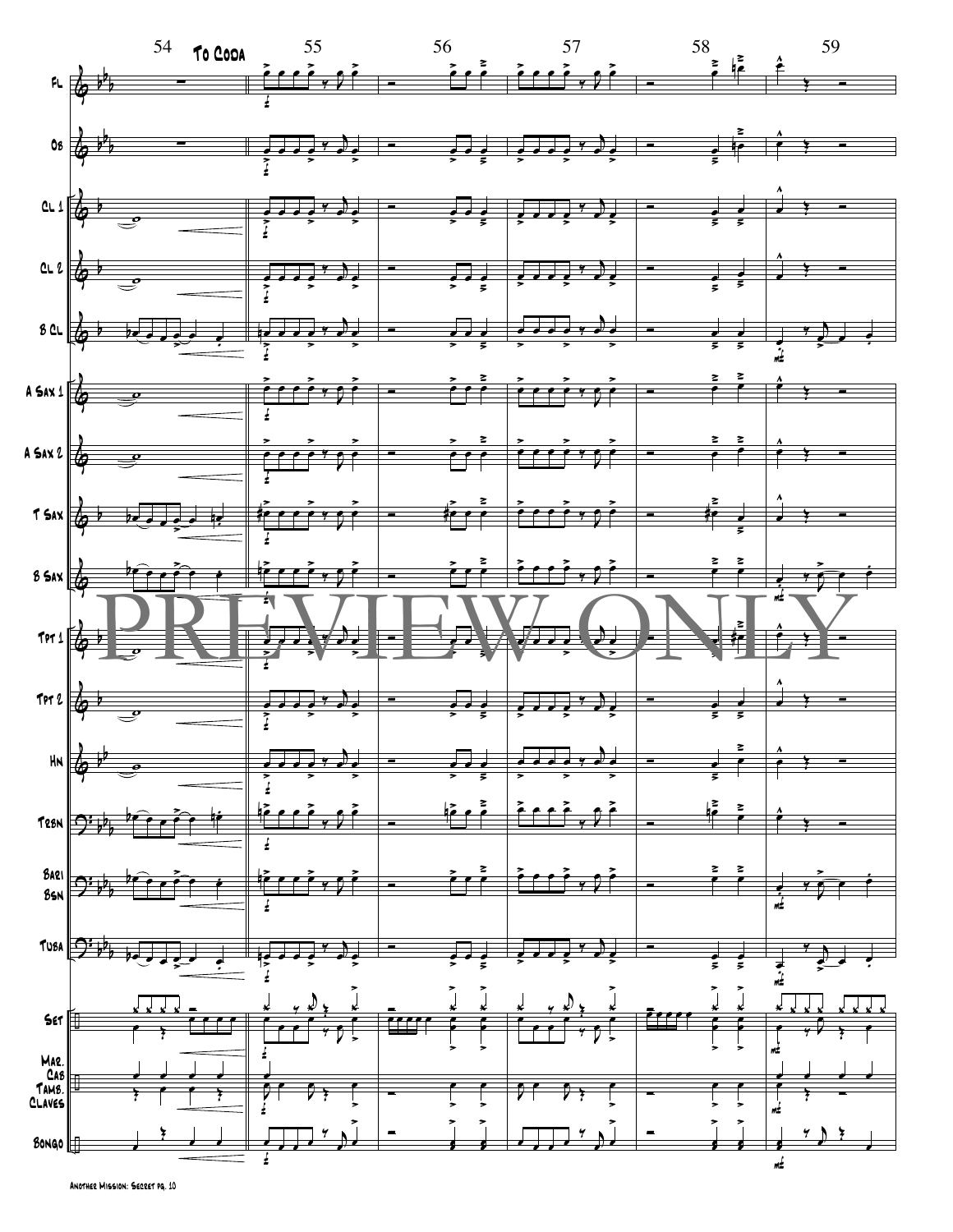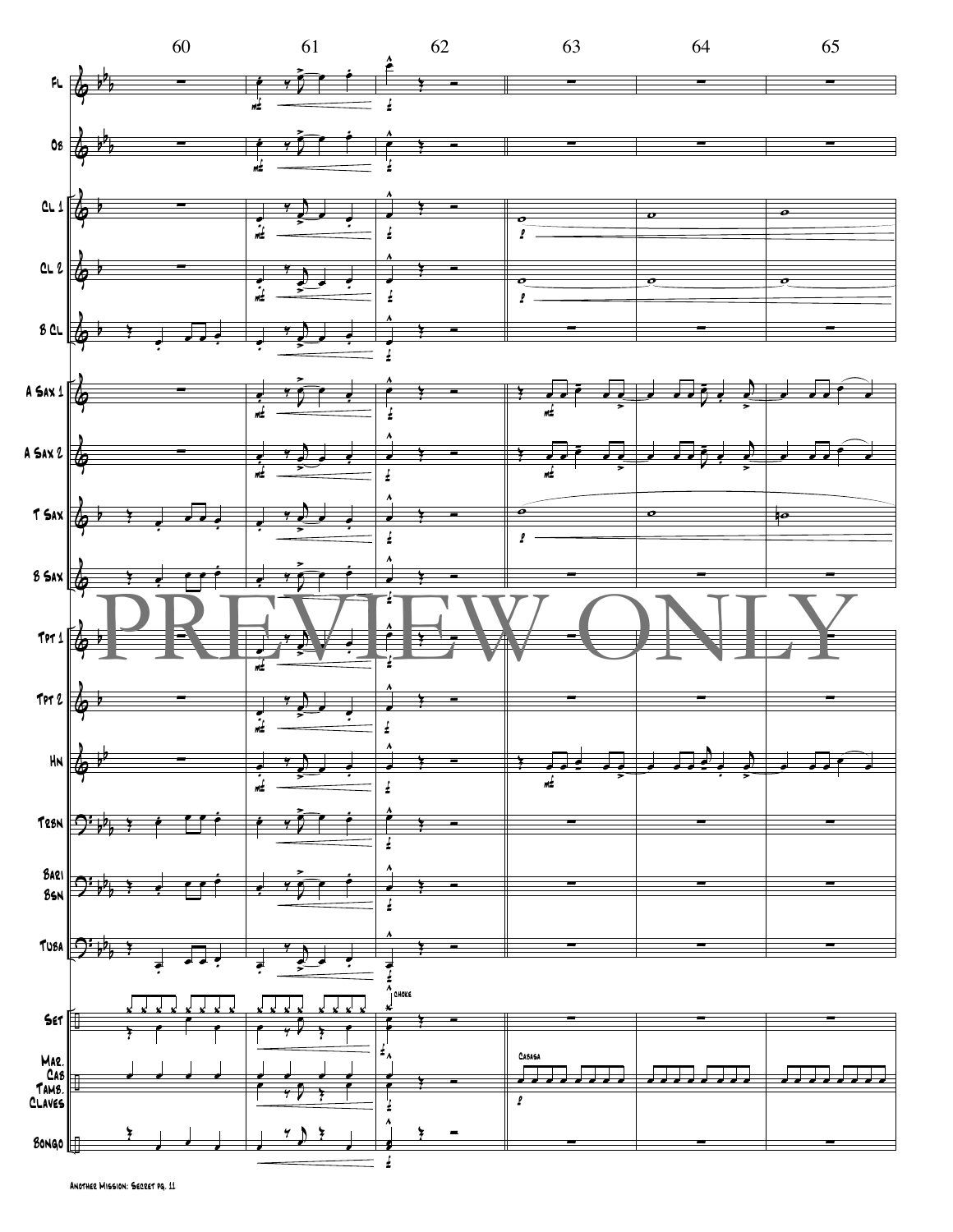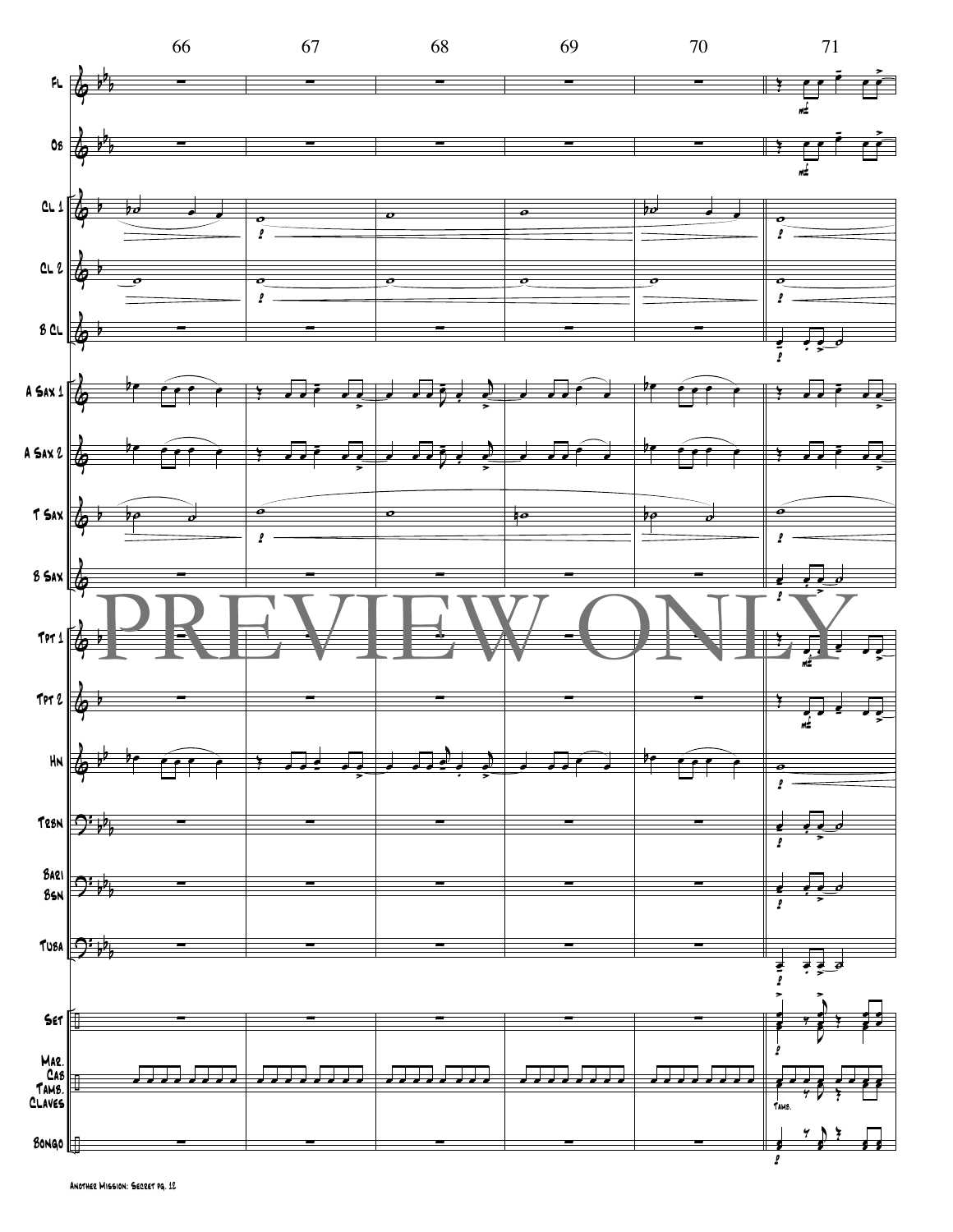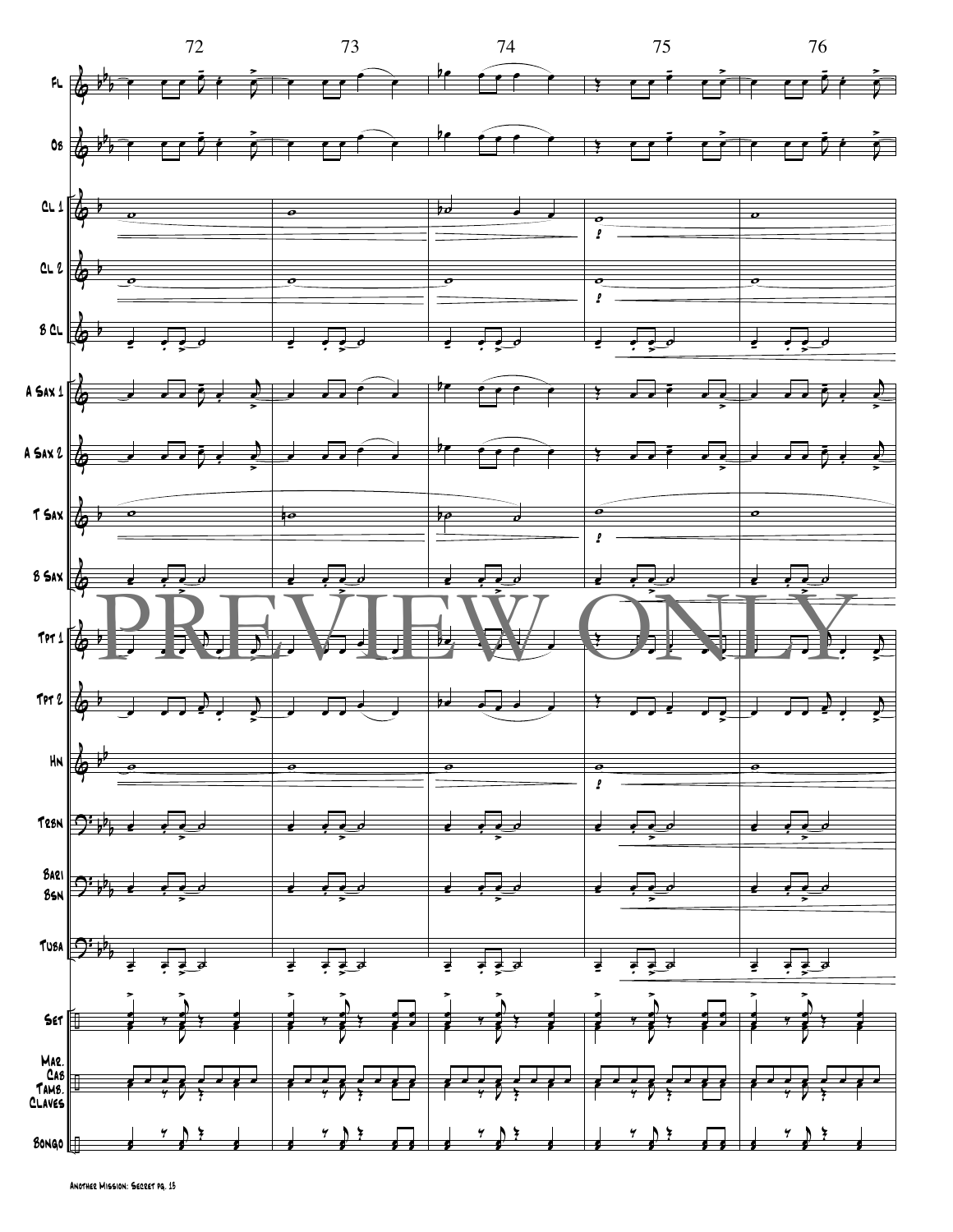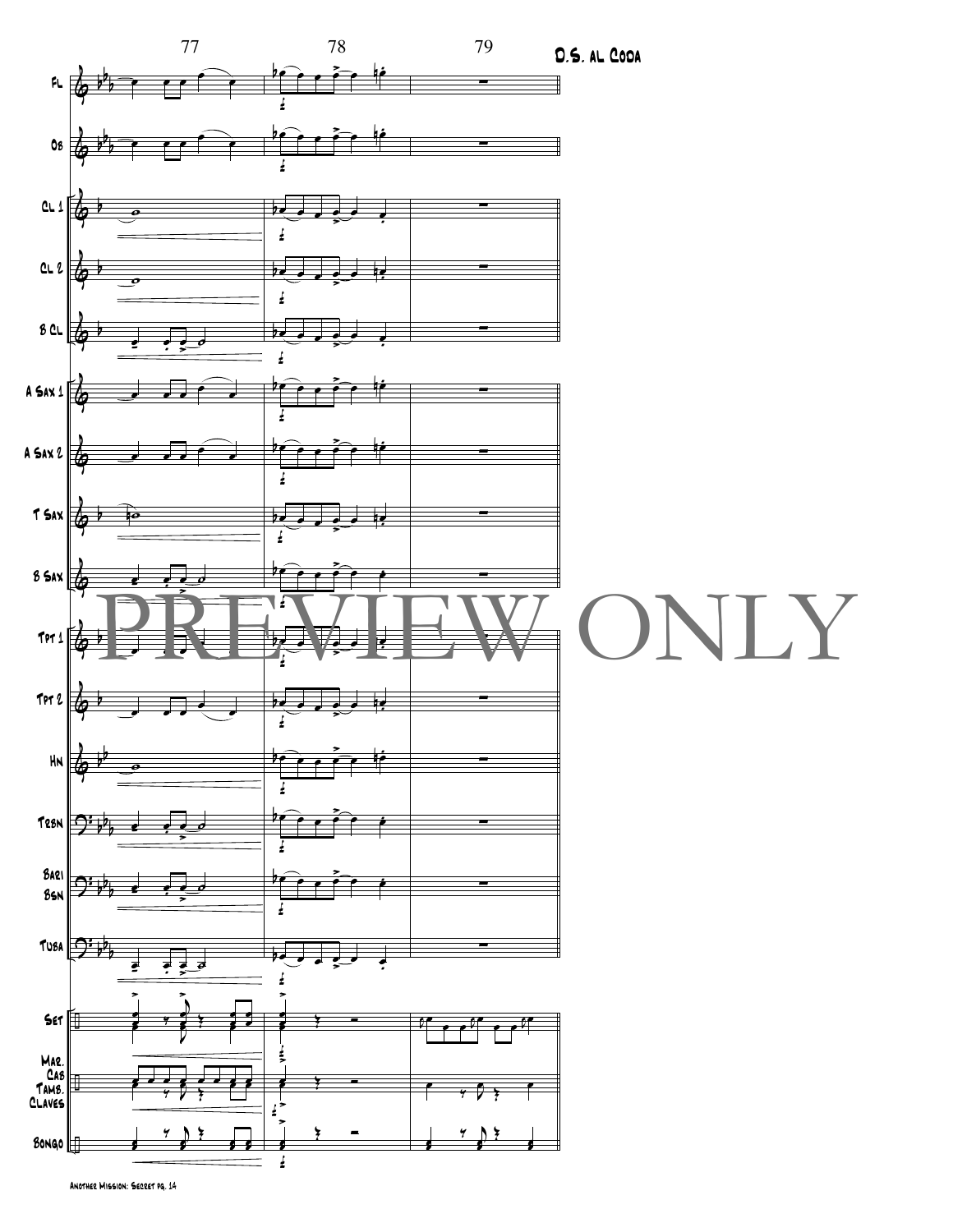